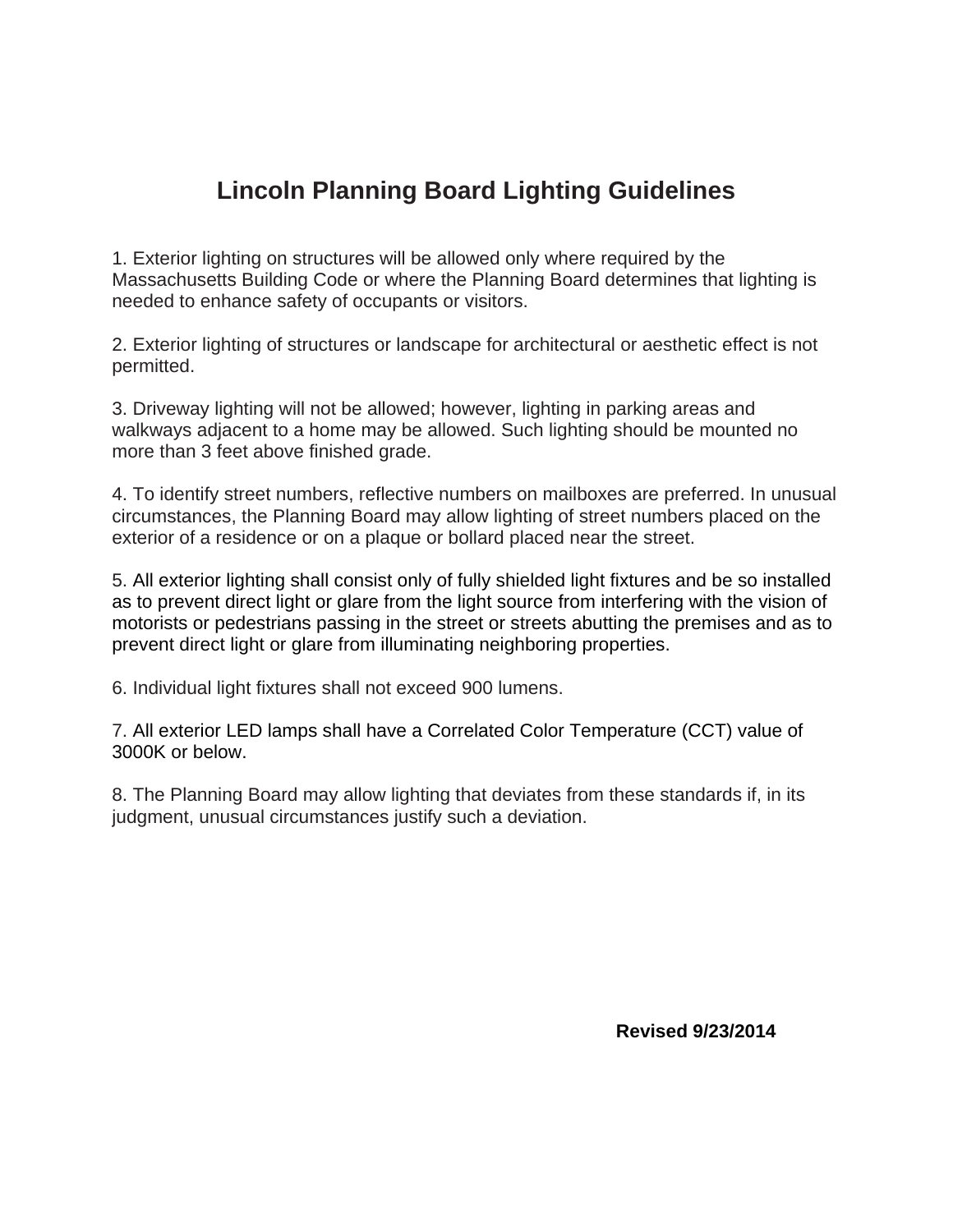



xture illustrations by Peter Talmage